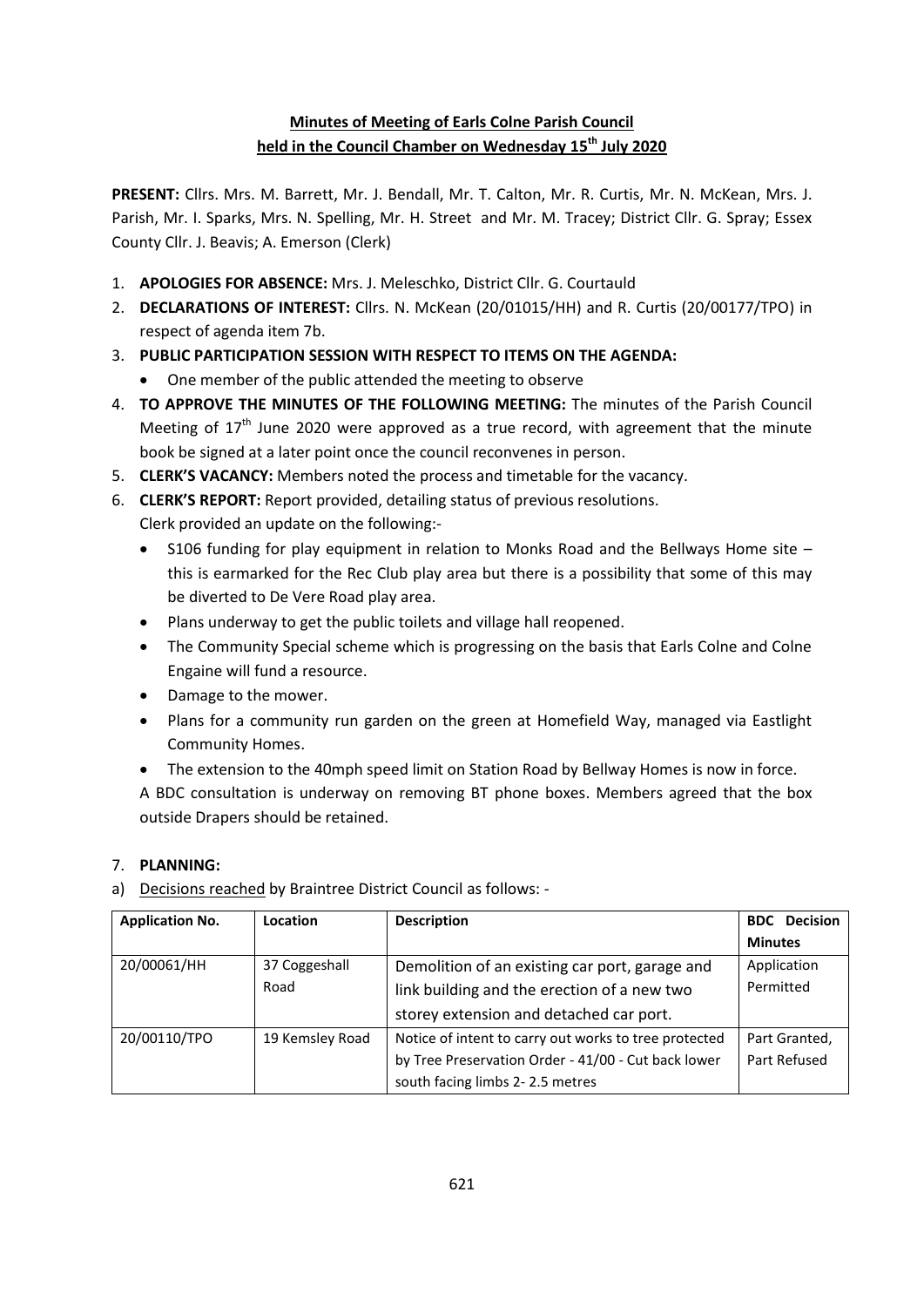b) Current Applications were reviewed by the Parish Council as follows: -

| <b>Application No.</b> | Location                | <b>Description</b>                                      | <b>Application No.</b> |
|------------------------|-------------------------|---------------------------------------------------------|------------------------|
| 20/01015/HH            | 16 Park Lane            | Single storey front porch                               | No objections          |
| 20/01010/LBC &         | River House, Lower Holt | Erection of first-floor external oak frame balcony with | No objections          |
| 20/01009/HH            | <b>Street</b>           | glass balustrade to rear elevation                      |                        |
| 20/00177/TPO           | 5 Monks Road            | Notice of intent to carry out works to tree protected   | Objection-             |
|                        |                         | by Tree Preservation Order 64/00                        | see below              |
| 20/00928/LBC &         | 41 Tey Road             | Demolition and removal of existing modern single-       | No objections          |
| 20/00927/HH            |                         | storey additions, and detached garage; and the          |                        |
|                        |                         | erection of single-storey rear extensions, and the      |                        |
|                        |                         | erection of a replacement detached single-storey        |                        |
|                        |                         | garage; together with internal and external works.      |                        |
| 20/00152/TPOCON        | 39 York Road            | Notice of intent to carry out woks to trees in a        | No objections          |
|                        |                         | <b>Conservation Area</b>                                |                        |
| 20/00907/DAC           | Land West Of Station    | Application for approval of details reserved by         | Information            |
|                        | Road                    | condition 16 of approved application 18/00121/OUT       | Only                   |
| 20/00892/FUL           | Land Adjacent           | Erection of barn, with internal mezzanine floor, to be  | No objections          |
|                        | Stonebridge House,      | used for agricultural purposes.                         |                        |
|                        | <b>Halstead Road</b>    |                                                         |                        |
| 20/00897/HH            | The Old Red House, 52   | Conservation Area Consent for the demolition of an      | No objections          |
|                        | Park Lane               | open-sided brick shed.                                  |                        |
| 20/00885/HH            | 36 Tey Road             | Single-storey rear extension.                           | No objections          |
|                        |                         |                                                         | - observation          |
|                        |                         |                                                         | to be noted -          |
|                        |                         |                                                         | see below              |
| 20/00003/S106A         | Colne Valley Golf Club, | Discharge of Planning Obligation under s106 to          | No objections          |
|                        | <b>Station Road</b>     | permission 05/01226/FUL - Removal of limiting           | - observation          |
|                        |                         | occupancy of Golf Club Managers House, to enable the    | to be noted -          |
|                        |                         | property to be occupied/sold/leased on the open         | see below              |
|                        |                         | market                                                  |                        |

20/00177/TPO – Members agreed to object to this application on the following basis:-

 An identical application 00/00365/TPO was refused in March 2000 and no new up to date evidence for removal has been presented.

20/00885/HH - Members did not object to this application but agreed that the following caveat be proposed to BDC:-

• It is unclear from the plans what the intended purpose of the room will be.

20/00003/S106A - Members did not object to this application but agreed that the following caveat be proposed to BDC:-

We would not wish to see any future application for a club manager's house on the site.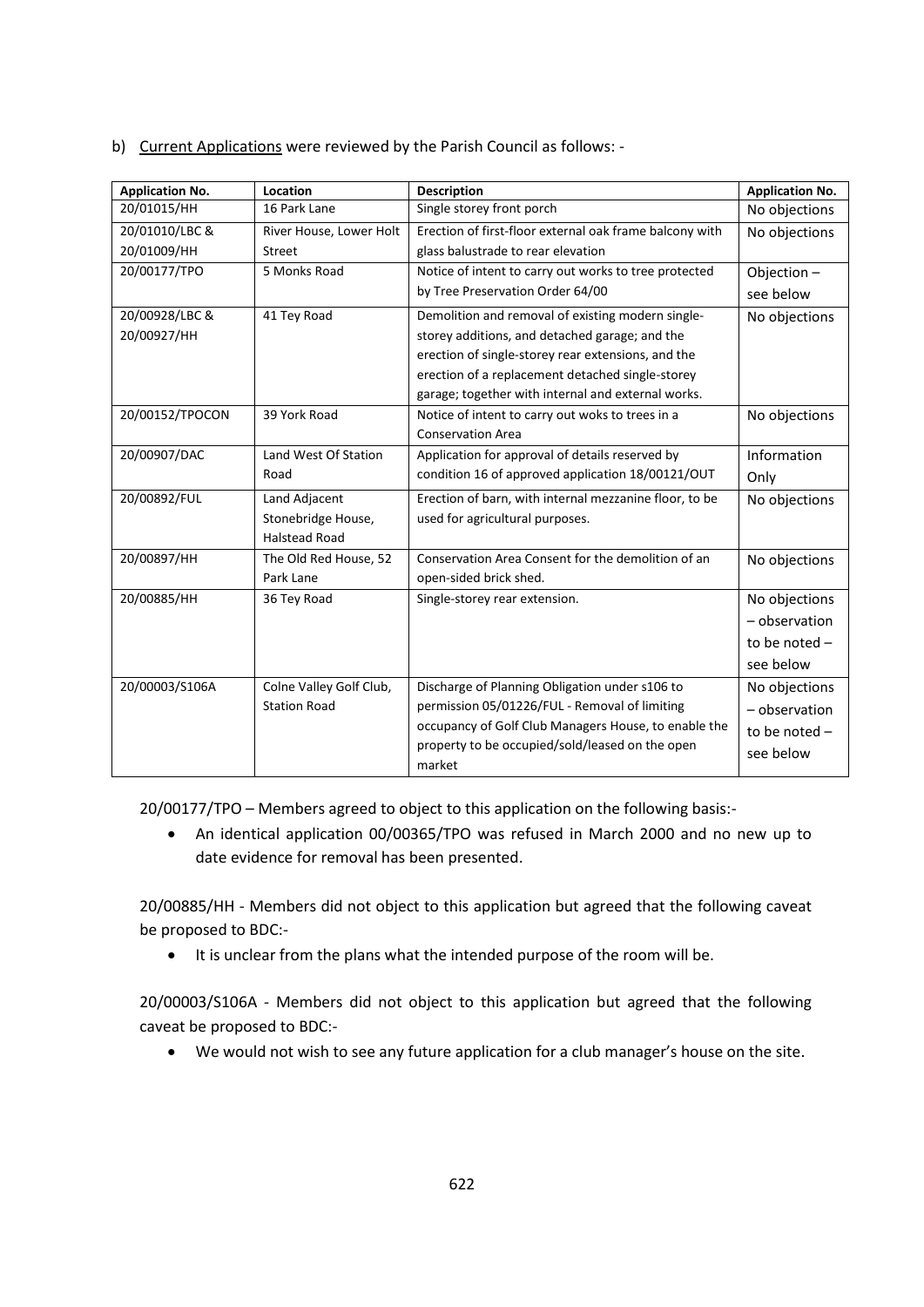#### c) Public Open Space on CALA site: -

Members reviewed two maps in relation to the CALA site: the approved map on the BDC website and a map provided by CALA for the transfer of the public open space. This latter has an additional area to the north-east corner of the site. Members agreed that the approved BDC map contained the land that the council was interested in taking on. Clerk to discuss with Planning Officer.

## 8. **MEMBERS REPORTS:**

Members reviewed reports on the progress of the MUGA at the Recreation Club, a recent meeting of the Cycleway Committee and the Braintree District Highways Panel.

## 9. **ISSUES WITH AMENITY VEHICLE:**

Members noted the recent issues at De Vere Road relating to the Amenity Vehicle on  $20^{th}$  June. Rubbish was left the full length of the road rather than at the collection point. It was agreed that a letter be sent to all homeowners in the area reminding them of the conditions of use prior to the next vehicle in September.

## **10. VILLAGE HALL RECOMMENDATIONS:**

Cllr. Bendall provided a status update on the Village Hall Energy Efficiency project. We are currently obtaining a cost breakdown but it is likely that we will look to fund the project via a loan.

#### **11. ANNUAL REVIEW OF POLICIES AND PROCEDURES:**

Members approved the following policies:

Existing policies with no material changes:-

- Complaints Procedure
- **•** Information and Data Protection Policy
- Freedom of Information Policy
- General Privacy Notice
- Privacy Notice for staff, councillors and role holders
- Publication Scheme
- Press and Media Policy
- Disciplinary Policy
- Grievance Policy
- Health & Safety Policy

Existing policies with an additional item included on Pensions:-

Data Retention Policy

New policy:-

• Social Media Policy